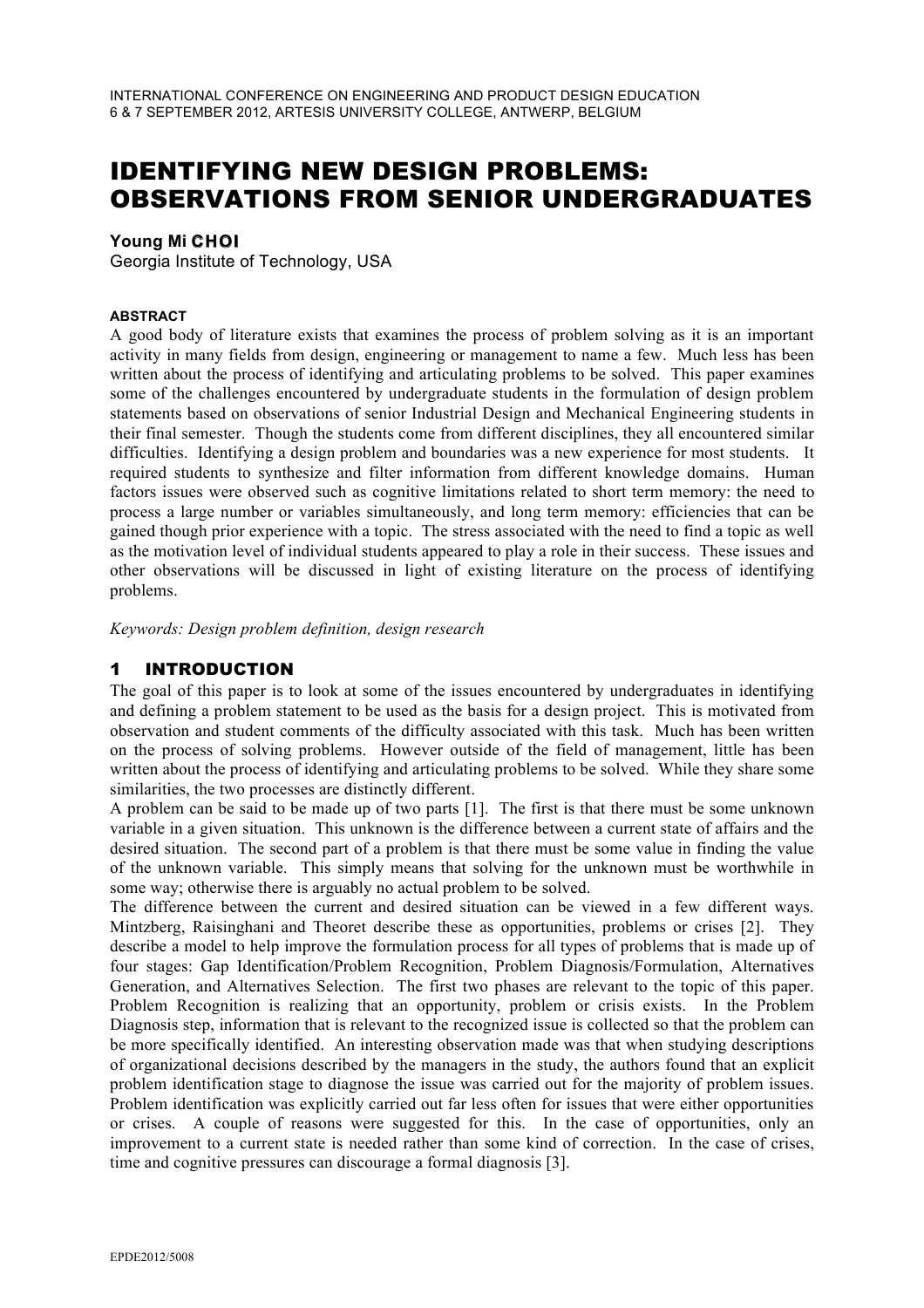Getting a good initial formulation of a problem is of course also important in planning and design since it can have an effect on all design activities that follow [4]. Time must be dedicated to understanding the problem and issues to ensure that the eventual solution is appropriate and is not addressing the wrong or less important issues. Gathering all of the issues, identifying what is important and understanding the relationships between them can itself quickly turn into a very complex task.

As the number of variables involved in the problem increase the limitations of human cognition have an increasing effect. The number of items that can be considered at any one time is limited by the capacity of short term memory. In ideal circumstances without external stresses, pressures or other factors, short term memory can hold between 5 to 7 items at once [5]. Problems often involve more variables than this which means that one person will not be able to consider the entirety of a problem all at once. This can have obvious consequences to the way that a person formulates a problem. For example, while searching for information related to a problem during Problem Diagnosis, the determination of whether a new fact being considered is actually relevant to the problem at hand will be largely determined by the particular known factors of the problem that it is being compared with. A new detail that could actually be important may be discarded simply because known issues related to the problem weren't being considered at the time.

We know from human factors that knowledge stored in long term memory can help relieve the load on short term memory. This happens through a process known a chunking and happens all of the time. When you read for example, whole words are processed rather than each individual letter that make up the word. In terms of short term memory load, the word "something" would take up only one spot rather than nine. The specific sequence of letters "s-o-m-e-t-h-i-n-g" has a learned meaning. "Oemihtgn" would be much more difficult to remember even though it is made up of the same letters because it has no inherent meaning and remembering each letter is beyond the typical limit of short term memory.

Chunking happens not just with things like letters and words, but also with known situations or scenarios. The process of retrieving chunks of meaning from long term memory happens very quickly. The drawback in relation to either problem formulation or problem solving is that this only happens from knowledge gained from learned experience. As with the reading example, the more experienced one is with a particular subject or with dealing with certain types of problems, they will be better able to process issues related to a particular domain or scenario. One description of the differences in information processing based on experience is the Skill, Rule, Knowledge (SRK) model [6]. At the Skill level a person is able to react to the available raw information in an automatic manner to situations with which they are highly familiar. At the Rule level a person may be familiar enough with a situation to recognize possible actions and then follow a series of rules or scripts. The Knowledge level represents the least experience. At this level, a person must analyze all of the incoming raw information before even recognizing that there may be an issue to react to. Then an assessment of the desired goal and plan of action must be made before action is taken.

Although the SRK model describes problem solving, experience plays a similar role in problem formulation. At the least experienced level (Knowledge), many more variables must be considered and analyzed simultaneously. If there are more factors to consider than can be reliably held in short term memory, errors are more likely. With greater experience less raw processing is needed to recognize that there is a problem or actions that should be taken. This can be seen in the identification of management problems where managers are more aware of problems or certain types of problems through recognizing familiar patterns. However, the ability to recognize the patterns comes through personal experience and because of this and other reasons, is not something that is easily passed on to others in the organization [3].

The ability to identify problems is an activity that can be improved through experience, yet it is also a skill that is not necessarily taught formally. Designers and Engineers typically learn and practice their skills by solving well structured problems with defined boundaries. While useful in a class setting these do not always reflect the challenges of real world problems which often have less well defined boundaries. The following sections will examine some of the challenges encountered by undergraduate students in the formulation of design problem statements.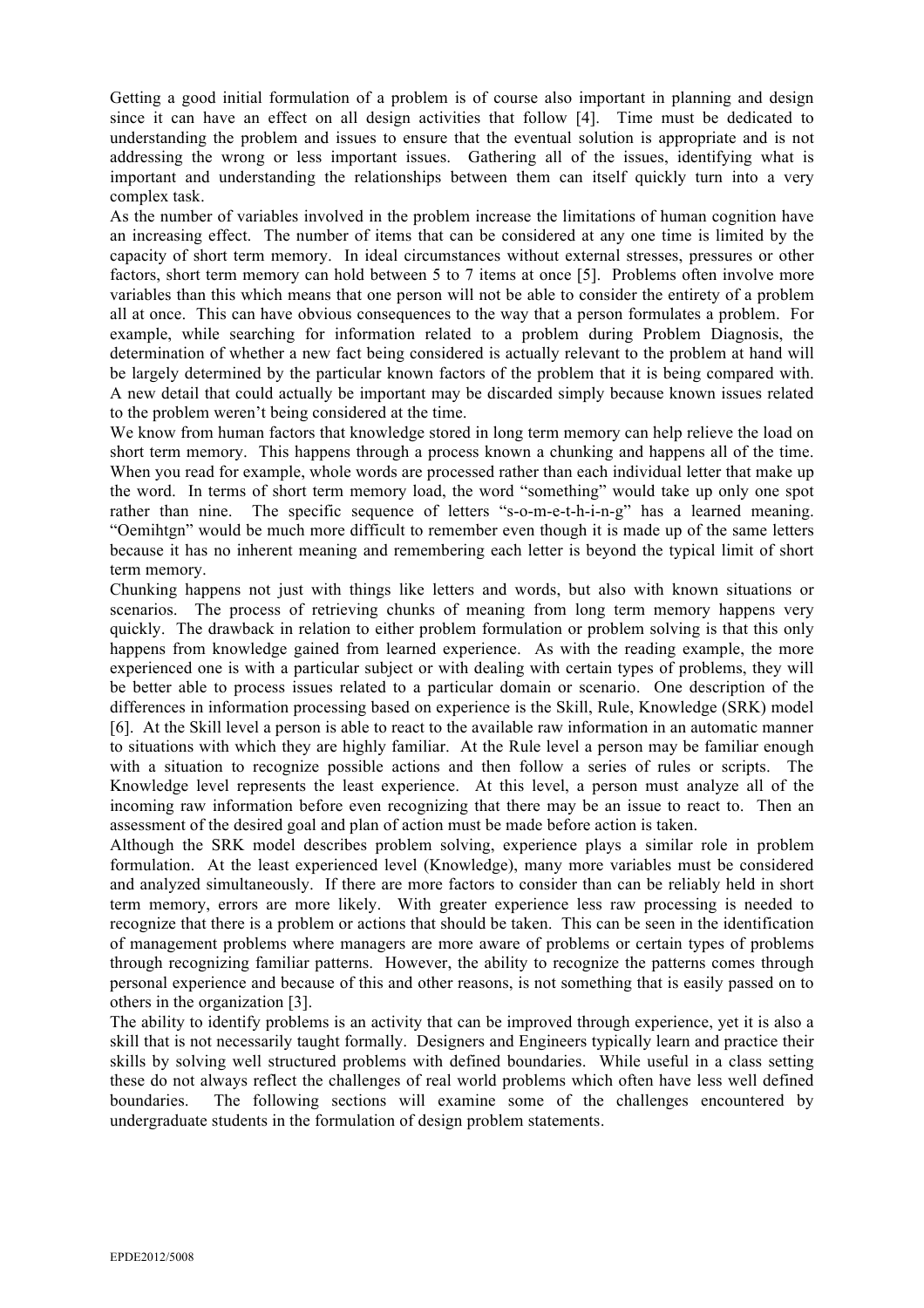# 2 METHOD

Industrial Design (ID) students and Mechanical Engineering (ME) students were observed in the final design studio course required for graduation. The basic goal of both classes was similar: to identify and clearly state a design problem for which they would develop a functional prototype solution by the end of the term. Students in both classes experienced difficulties with the problem statement task in previous semesters so the goal was to try to identify some of the specific issues.

Projects from 37 total students were examined: 17 ID students each working on an independent project and 20 ME students (two teams of 5, two teams of 3 and one team of 4) with each team working on a different project. Data was collected from the course deliverables. For the ID students, the deliverables were three separate assignments related to problem identification. For the ME students, the deliverables were made up of the first of three reports along with weekly updates turned in by each team detailing progress and issues that were encountered.

There were some differences in how the two classes were organized. In the ID class, a special focus was placed on research and topic selection (the actual problem formulation phase) at the beginning for the semester before beginning typical design activities. These initial activities consisted of three main deliverables. The first was for each student to general topics of interest to them that would likely have an appropriate scope for a semester long project. The next two deliverables focused on gathering details of the issues and needs related to a specific problem of interest. The goal was to focus on one topic, define the boundaries of a related problem, identify stakeholders and gather their needs, investigate the market and competing products, and finally to define design success criteria. If a student's first choice of topic turned out to be a dead end they were instructed to immediately move to their next choice. This could happen in cases where needed information was not readily available or where addressing an issue would be beyond their resources. At the end of the first three deliverables, each student was responsible for producing a design statement that clearly described their problem, its importance and communicated the specific issues that would be addressed by their design solution.

In the ME class, the special focus was placed on the level of technical innovation provided by the functional prototype as well as the market potential of the solution. Students in this course worked on a mix of sponsored and un-sponsored projects. Sponsored projects consisted of a real world engineering design problem currently faced by company. These students could almost immediately begin solving the problem as it is already defined. Often only about half of the students get to work on sponsored projects due to the size of the class. The rest work on un-sponsored projects which are topics selected and defined by the students themselves. Students working on unsponsored projects provide weekly updates on the selected topic and problem boundaries as they are defined. The first of three reports is used to formally present the problem, its importance and implications, and design criteria which must be satisfied by a design in order to solve the problem.

# 3 OBSERVATIONS

Students in both classes who had to define their own design problem seemed to encounter some similar issues. The initial phase of listing areas of interest which we might refer to as Topic Research is of course necessarily general in nature. However, it should still provide enough detail to suggest a definite direction. One of the more difficult things for students to do at this stage was identifying topics that were specific enough to begin work. In the ID class, students were tasked with researching and stating 10 general problems they found interesting and to summarize the references they had found that described them. Some examples were:

- Due to the harsh and unpredictable weather outside; it's generally advised not to change DSLR camera lenses outside.
- A year after the devastating earthquake in Haiti, victims still struggle to survive often lacking proper nutrition, shelter and clean water.
- Cigarette smoke in the home is harmful and cigarettes are a leading cause of house fires.

The problems generated could be classified into three main groups. The first group consisted of problems that identified a fairly specific topic with some outstanding issue and where a number of potential design issues might be involved. These types of general problems were encouraged. Initial ideas that were extremely broad, such as the second example made up another group. In these cases there were undoubtedly problems which could be solved through the design of a product but they were too big to actually indicate any sort of direction. Attempting to solve the issue as stated would clearly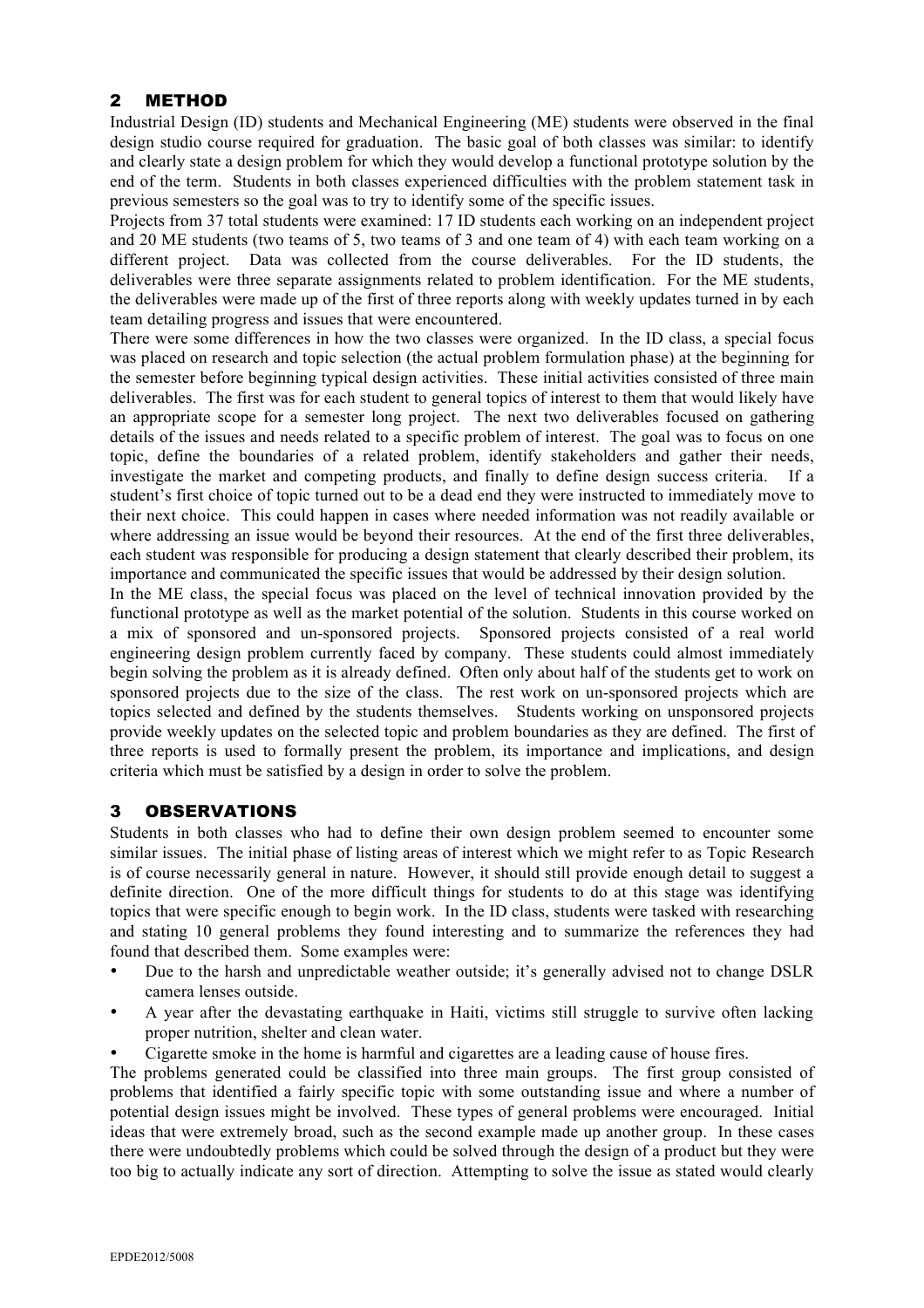be beyond a student's available time and resources. The last group, such as the third example, had a fairly specific focus but defined the problem in terms of economic or social problems. These problems might benefit from the design of a product but it was not clear what it might do or how it might even be approached in a single semester. The class was instructed to avoid topics that would likely require a large change to a society or directly changing a user's behaviour. This was done to try to get out of a 'change the world' mindset and more focused on topics with a more appropriate scope. Students with very broad ideas were instructed to go through another iteration of Topic Research to identify an issue that described a more tangible problem (similar to the lens example) either by narrowing the scope of one of their current topic ideas or by identifying a new one.

Once an appropriate Topic was identified, more detailed research was conducted to begin gathering more specifics and to develop a formal problem statement. The goal was to identify precisely what issue(s) would be addressed and why (and to whom) it is important. This is much like defining a research question. The students were given the following formula, adapted from Booth, Colomb and Williams [7] to help in structuring their statements:

- 1. Topic: I want to design a product to solve the problem
- 2. Issue: This problem is caused by
- 3. Significance: Solving this problem is important to because

Assigned tasks during this phase were to specifically define the user group(s) and their demographics, determine specific user needs based on tasks and the use environment, identify user preferences and expectations, identify pertinent laws or regulations, and finally to understand market needs (competition, price, advantages/disadvantages of competing products). Students were encouraged to gather some of this data directly from end users if possible. All of this information combined to allow each student to state their problem, the specific issues and causes related to the problem that would be addressed and the importance of solving it for the end users. This phase might be called Detailed Problem Analysis lasted for two weeks. It was highly iterative; many students updated and refined the specifics of their problem statement multiple times during each of the two weeks.

The students from the ME class who had to identify their own problems ran into very similar issues. Initial problem statements were not specific but in a different way. In this case, instead of stating a very broad issue without much direction or other information, the problem statements tended to contain a lot of facts without convincingly defining an issue, such as the example below:

Whether it is the ritualistic morning or afternoon pick me up coffee, many students and professionals are reaching for cups of coffee throughout the day. Coffee drinking Americans on average drink 3.1 cups per day, commuting, walking to class, or running errands and currently there are no mobile coffee sources to supply this need. We hope to propose a solution which will allow busy coffee drinkers access to coffee where and when they want it.

The statements that many people are on the go and that there are no mobile coffee sources seem to correlate but don't make a problem on their own. In fact the target users appear to be drinking a good bit of coffee already from some source. Though users and a scenario were described, no significance or impact to the user group is identified, and if it doesn't matter to anyone then any designed product would be a solution looking for a problem. The ME teams were given similar instructions for refining their problem statements as the ID students. In addition to the patent and market research tasks that were already built into the class, they were encouraged to spend more time researching the user group and use scenarios, including gathering data from actual target users.

A number of issues cited in literature were observed. Familiarity with a particular topic appeared to be quite helpful in formulating the final problem (i.e. the effect of Skill, Rule or Knowledge). One of the best examples of this was a student who designed a sustainable and locally producible school desk for schools in Haiti. This project was from the same student who listed the earthquake problem from the example earlier in the paper. In this case, the student had been personally involved in aid work in Haiti even before the earthquake. This provided more familiarity about things such as locally available materials as well as actual problems encountered within Haitian schools. In addition, the student had resources available in the form on contacts with members of the aid organization both in the US and Haiti. The student's own knowledge along with the ability to gather additional relevant data allowed the problem to be focused very quickly from impossibly broad to specifically focused on a significant issue to the target users.

In cases where the student was less familiar with the topic, the problem definition process typically took longer with more iterations/updates. An example of this is a student who designed an equipment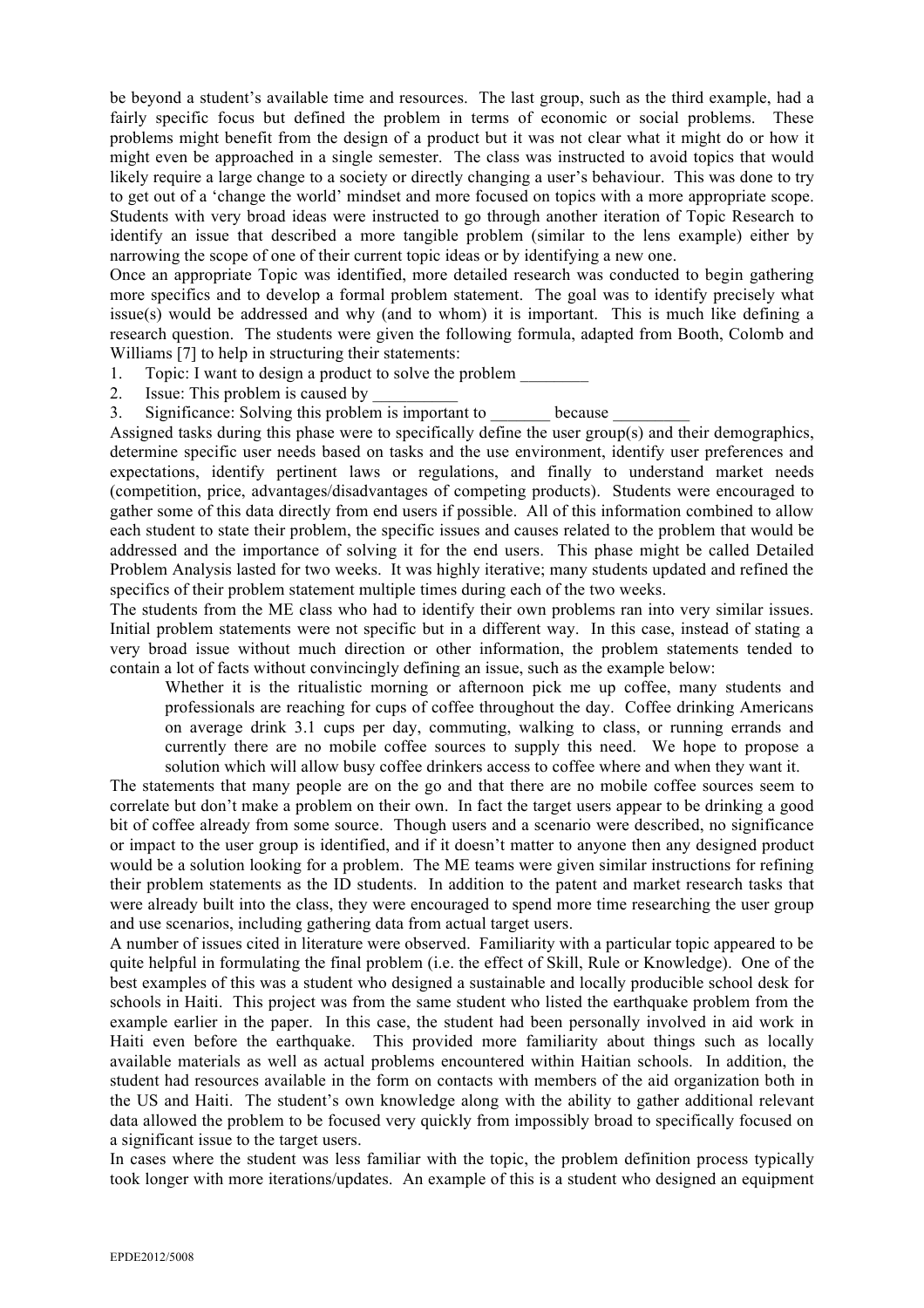butler for use in restaurant kitchens. The student began with no background knowledge. Different iterations of the problem statement reflected the changing understanding of the important factors related to the problem as they were discovered and the ways in which they were related.

In addition to gaining a good understanding of the problem, other factors appeared to play a role in the quality of the problem statement. Most students, particularly the ID students at the very beginning, were very anxious about being sure to pick the "right" topic. Among other things, this was because they would be working on the project for the whole semester and because they wanted to produce something of high quality for their final class. In a couple of cases students were unable to actually decide on a topic that they liked and were essentially assigned to a design problem. A couple of possible reasons were observed for this. First, the wide open nature of the task of picking a problem was overwhelming. Much like sensory overload, too many things to consider at once could have prevented them from being able to focus on a single topic long enough to refine it. Another possibility is the motivation of the student. Most were highly driven though others were content with doing the minimum required to get through. Much like satisfying when problem solving (where the first solution that satisfies the minimum requirements is taken), the same effect can happen with problem definition where only the very minimum of issues are uncovered or considered.

## 4 RECOMMENDATIONS AND FINAL THOUGHTS

An interesting difference between the ID and ME students observed is the way that the task of defining the problem was approached. Stereotypically one might say that the ME students took the approach of jumping as quickly as possible to making solutions before a problem was fully defined. It is impossible to say if this was the case. There is an important difference in the way that the tasks were presented between the classes. For the ME students the primary goal was in showcasing a technical solution at the end of the semester. From the outset, ME students generally treated most activities as problem solving opportunities. The ID students were presented with the same task but they were instructed to find a real world issue that represented a design opportunity. Much like a manager who may not spend the same time for a formally analyzing an opportunity or crisis as they would a problem, the way that the task was presented may have made it more difficult. The ID students were much more comfortable (and less stressed) once their problems were set and they were able to enter 'problem solving' mode to design a solution. It may be helpful to initially present problem definition strictly as a search for problems. Even if the goal is to identify design opportunities, the activities are similar and the semantics will make it seem more familiar.

In both classes there was a goal to be sure to cover important issues such as research methods, market analysis, patent searches, etc. While important focusing on particular topics in such a way may not necessarily help a student in their task of formulating a problem. Instead of covering specific topics on their own in the future, it might be helpful to present them within a framework primarily intended to help reduce the complexity of this task. MacCrimmon and Taylor described four strategies for reducing the complexity of problem diagnosis and formulation [8]. They are

Determine the problem's boundaries

Analyze changes in the decision environment that may have caused the problem

Break complex problems into sub-problems

Focus on the components of a situation that are controllable

With this in mind, a problem's boundaries will often cross disciplines and be defined by user needs, marketing or business realities, engineering constraints, etc. Attempting to define a problem by simply covering these topics in sequence may not be the most effective.

A wide open format where a student can choose anything they can think of may be much too broad for a first real encounter with problem formulation. Though picking a general problem of interest to refine seems simple enough, it is in fact quite stressful. A possible solution to this might be to provide a list of pre-defined topics to choose from. This would be similar to the approach in the ME class with sponsored projects, but the topics would still require the research steps to properly formulate them into workable design problems. This would give students a kind of initial boundary so that they won't have to search through an infinite sea of possibilities. Of course a list of topics would need to cover a wide range of subjects since students should ideally work on a topic of interest to them. This would take some effort to build as each topic would need to be vetted before hand for things like complexity, scope, etc. Another option might be to allow a wide open topic selection, but for a shorter duration